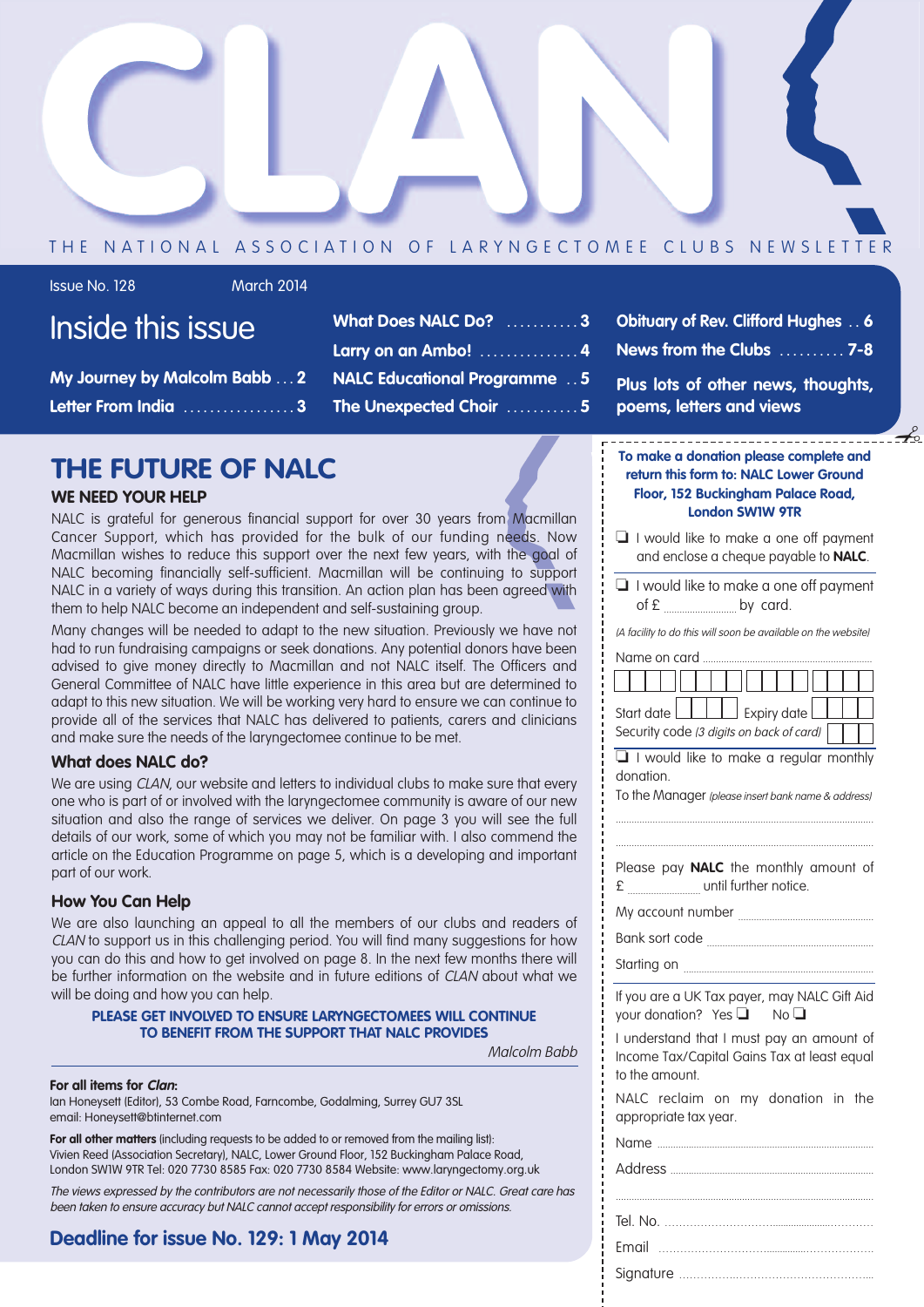## **My Cancer Journey**

As I look back, I realise I am quite fortunate to be writing this article. I followed the stereotypical pattern of a man's reaction to illness, having prided myself for years on not going to a doctor. Though I became aware of a problem in the spring of 2000 it took until May 2001 before I had myself checked out at hospital, after an immediate referral from my GP, when I finally did do something. I had experienced a persistent but mildly sore throat, followed by hoarseness, which led me to a brief internet search. This advised the likely cause – cancer of the larynx – so I knew what was coming.

By profession, I was a secondary school teacher. After successfully completing a degree course at Sheffield University I started my career teaching Physics to Oxbridge entrance exam level at a school in Chesterfield. Later I specialised in what was then called Pastoral Education. This basically meant dealing with the most challenging students in terms of behaviour and attitude. At the time my symptoms appeared I was an Assistant Headteacher with responsibility for 300+ senior students in an 11- 16 secondary school. I loved the job; no two days were the same.

The diagnosis of cancer meant time off work for radiotherapy, then a brief return before a recurrence led to a laryngectomy. I had the offer of a partial removal of my larynx but chose, despite initial reservations, to have a complete removal to give me the best chance of being rid of the disease and getting a cure.

#### **Computing Skills**

I had a lengthy second spell off work and used this to develop my skills as a computer database developer. I produced databases for use within both my school and the local authority and I considered switching to working in this field permanently. I recall going into an appointment with my GP unsure as to what I was going to say to him. Was I fit to return to work or could I return to teaching or pursue a new career? In the end the words that came out were to say that I wanted to return to my job as a schoolteacher.

Before my operation I had done lots of research about valve speech. My enthusiasm for this solution led to me being the first patient to receive primary surgical voice restoration at my local hospital. However I found valve speech troublesome and problems with maintaining the seal on the baseplate were difficult to resolve, especially with trying to talk all day! Since then my primary method of speech has been to use an electrolarynx, with valve speech as a backup in the event of a discharged battery.

#### **Back to Teaching**

I had four years back in my job as a schoolteacher before taking early retirement. It made little difference that I was now speaking with an electrolarynx. I was useless in trying to calm down students on a noisy corridor but could do everything else. The students were fascinated on first hearing my new method of speech and negative reactions were very rare. I have met a few laryngectomees who have had great reservations about using an electrolarynx in public. I say go for it; 12 years' experience has convinced me that 99% of the people one meets are supportive and there is no cause for embarrassment.

At the time of my retirement my mother, over 90 years old, had to move into a care home. Initially my time was totally occupied clearing and eventually selling the family home I had lived in until going to university in 1969. In the meantime my SLT had frequently mentioned the need for new members of the local laryngectomee group. Finally in 2008, now that I had time on my hands I went along to a meeting. Within a few months I was asked to become the Secretary of the group and I



accepted the role, hoping I could make a contribution.

Though I had my laryngectomy six years earlier, I soon realised the benefit of sharing experiences of the day-to-day nuisances that neckbreathers have to contend with. Fellow patients can provide insights and advice that are beyond any clinician. My involvement grew and I accepted requests to visit patients about to face a laryngectomy and also decided to attend NALC meetings, representing my local group on the General Committee.

One of the best things about being involved with NALC is meeting so many great and inspiring people, who have contributed so much over many years. I cannot mention everyone by name but past-president Bert Culling and his wife Ethel have greatly influenced my work for NALC. I have travelled all around the country with Bert to attend events such as patient days or conferences and to publicise the work that NALC does on behalf of laryngectomees.

Ethel was a pioneer in the involvement of patients and carers in the area of head and neck cancer research. When she finally stood down as a member of the NCRI Clinical Studies Group, Ethel suggested I apply to replace her and I was appointed to the group in 2010. This work has involved me in reviewing proposals for clinical trials in the treatment of head and neck cancer. I have recently been invited to be a Co-Investigator on a new study about throat cancer.

I am almost as busy now as I was before I retired from teaching. The difference is that now I can, theoretically, say NO to requests to join or support various projects. In practice, saying no is usually quite difficult however!

I recharge my batteries by being a season ticket holder at Derby County Football Club. I make frequent trips to the Scottish Highlands and also enjoy exploring the music of J. S. Bach, a task I fear I will not complete in my lifetime!

I often reflect on what has happened to me. Prominent in my thoughts are the stupidity of ignoring warning signs for so long and the contribution I made to my own fate by having smoked from my late teenage years until my operation. My father died from lung cancer due to his smoking, but this had no effect on me, I carried on regardless. The changes in smoking habits of the population have finally led to a reduction in the number of laryngectomies that are needed, as has the development of alternative chemo-radiotherapy treatments. However, whilst ever there are patients that have to lose their voice box, I want NALC to be there to support them.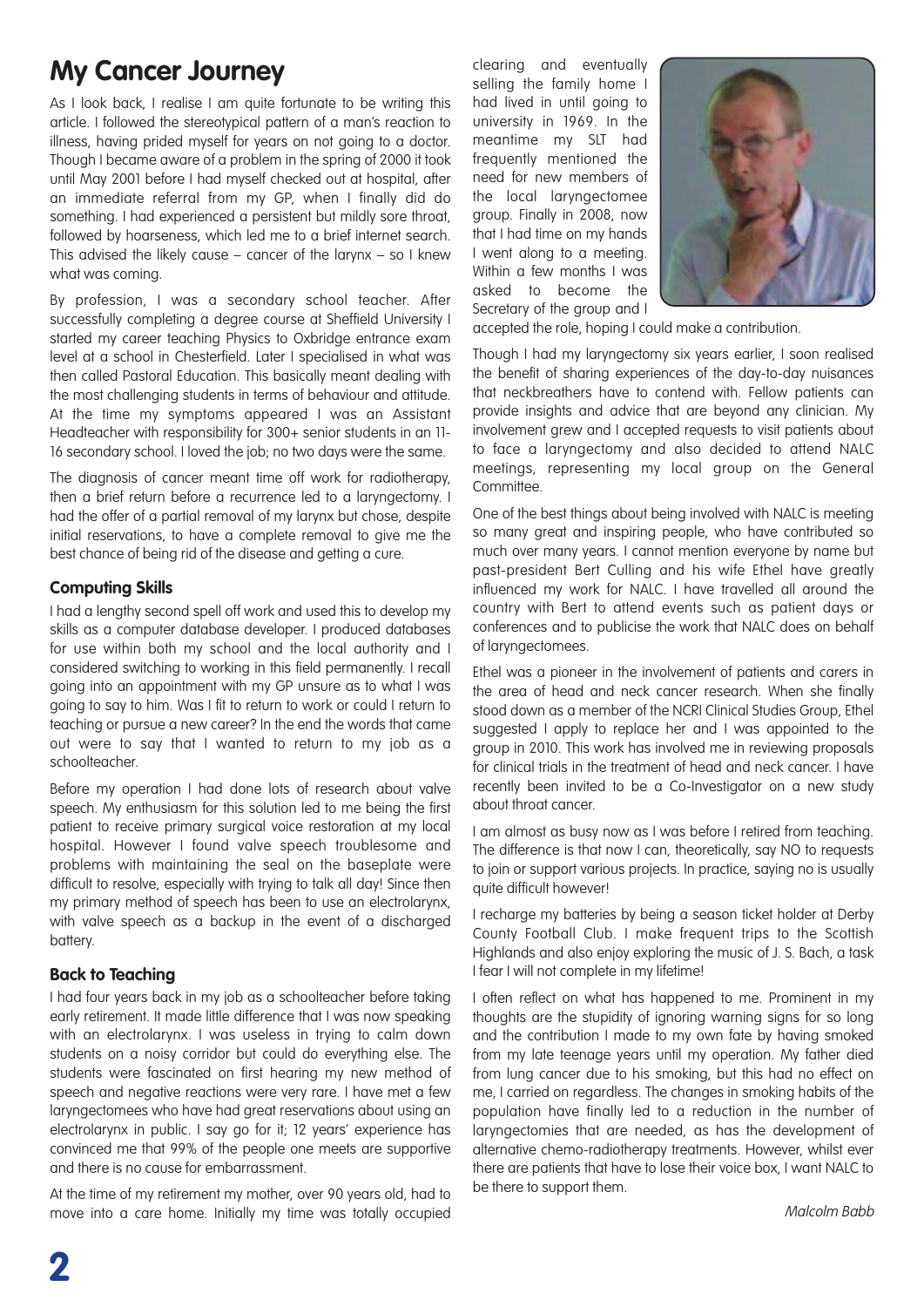## **A Letter from India**

I was a Laryngeal Cancer patient about 22 years back in India. After surgery to remove my vocal chords, I lost my voice completely and suffered mental trauma and torture. I had lost something so dear that it was unbearable at that time for me. I was totally disheartened and demoralised especially as I thought of myself as disabled. My Surgeon, an angel, Dr Ashak Mehta, assured me that I would develop some vocal media by way of my oesophagus (windpipe). I slowly regained my confidence and, by adopting tremendous will power and hard practice for 10-12 hours a day, I regained my voice. Finally, with training under the Asian Foundation for Laryngectomees Association (AFLA) in Tokyo, in 1999 my hoarse voice almost returned to normal.

I believe that cancer is not the cancellation of life. I have also proved that cancer is curable, if diagnosed and detected in time, followed with appropriate recommended treatment. I am now so happy and proud of my new voice. Since 1998, I have been associated with the Cancer Rehabilitation Clinic (CRC) at Prince Aly Khan Hospital, Mazagaon, Mumbai., where I started my Laryngectomy Rehab.

Laryngectomee patients need emotional and moral support to restore them to normal life and are eager to meet survivors who lead normal lives. On this basis, Dr Sultan Pradhan, Oncologist and Head of Prince Ali Khan Hospital, created the Cancer Rehabilitation Clinic. Mrs Anaita Vesuwalla was a Founder-Member of the Clinic. I joined them in 1998 with a view to share my experience with patients. I received advanced Instructor training in

## **What Does NALC Do?**

**Do you know just how many activities NALC is involved in? Malcolm Babb has produced the following list showing how busy NALC is. Find out even more at the NALC website at: www.laryngectomy.org.uk/what-we-do**

**CLAN** Our quarterly newsletter keeps members up to date with laryngectomee developments and activities in our affiliated clubs.

**Education Programme** We contribute sessions to training days for nurses and emergency service workers to advise on the needs of neckbreathers. We are a partner of the National Tracheostomy Safety Project.

**Hospital Visits** We can arrange a visitor for a patient before or after their laryngectomy.

**Information for Clinicians** We provide leaflets for medical staff especially nurses in hospitals, community nurses, emergency service workers and speech therapists.

**Information for Patients** We provide leaflet and DVDs to help patients before and after their laryngectomy operation. We are approved by the Information Standard as a reliable information provider.

**Patient Days** Information events for laryngectomees and carers are organised several times a year in varying parts of the country most

oesophageal speech in Tokyo in 1999. Our main activities are to give moral support to patients and their families. We try to give them an idea of what they have regained because of the operation. We explain the treatment, radiation, chemotherapy and

> surgery. We suggest a proper diet, clothing and how to lead a normal life.

Patients come to the Clinic from all over India as well as Nepal, B a n a l a d e s h , Pakistan and as far as Saudi Arabia.

The photo shows l ar y n g e c t o m e e patients at the Prince Aly Khan Hospital.

Pradip Lahiri

recently in Scotland and the East Midlands.

**Providing a Patient Voice** Our members provide a patient voice on groups organised by NICE, NCRI, NCIN and NHS England.

**Research** We support relevant studies and clinical trials in their applications for funding and our members contribute by reviewing patient leaflets and joining steering committees.

**Social Media** We have a Youtube channel and a Facebook page.

**Swimming** We can provide training and assistance to laryngectomees wishing to return to swimming.

**Support for Local Groups** Our officers visit clubs on request, especially to help new or changing groups.

**Telephone Advice** Our London office provides a nationwide resource for laryngectomees who need help and advice.

**Website** Our site provides speedy access to our information with material available for download and also all the news of planned events.

## **Shine Cancer Support**

NALC is receiving more enquiries from those who are under 50 having a laryngectomy operation. We are able to give support and provide literature, but sometimes find it difficult to put people in touch with someone their own age.

Shine Cancer Support is the only registered charity in the UK exclusively focused on supporting people in their 20s, 30s and 40s with cancer. They support men and women, with any type of cancer.

Their vision is that every adult in the UK diagnosed with cancer in their 20s, 30s or 40s can access the help and support that they need in a way that suits their lifestyle, and that they are a part of a confident, supportive and empowered community of young adults living with cancer.

**For more details www.shinecancersupport.co.uk or email info@shinecancersupport.co.uk**

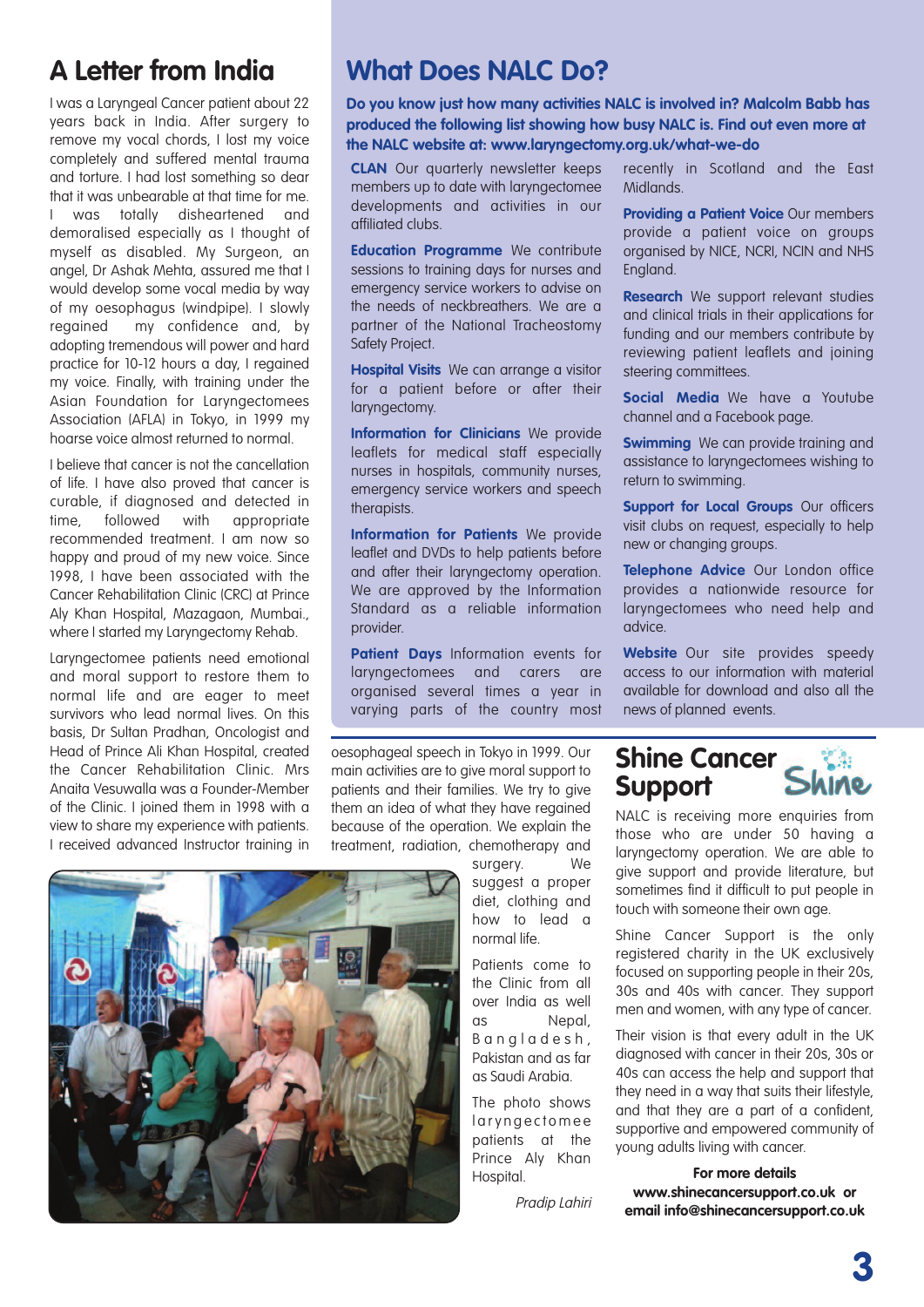After my laryngectomy operation, which included a radical laryngectomy, my job as an Ambulance Technician was in serious doubt – I work as a crew member on a double manned vehicle for West Midlands Ambulance Service. So, apart from the mental and physical trauma of what just happened to me. I had problems of saving my job (which I admit, I enjoy!). For the majority of you good people who will read this I have no need to go on about these 'problems' as you have also faced them yourselves, so enough about that!

So... here you go – before the operation I had various meetings with my station officer and HR about my future and it has to be said at the time all looked bleak – many questions arose:

- a) Could I continue in my role?
- b) Infection risk?
- c) Communication?
- d) My functionality in a front line emergency ambulance?
- e) The effect on me, emotionally and physically?
- f) Etc. Etc...

There was no template for a situation we were in for the service to study because, as far as all we are aware, there was no other service who had anyone return with a laryngectomy (please forgive me if I am wrong) in the UK. Basically it was down to me to take the lead and work out what to do. Choices were fronted: 1) removal from front line duty and to a less demanding role or 2) retirement due to ill health or retirement and a return part time employment within the service.

#### **My Goal**

None of these appealed to me, so I made the choice that I **would** return to my old job, I **would** find a way, I **would** get fit to do it and I **would** get my voicing to a level good enough. This became my goal, tunnel vision set in – I had taken a beating physically and mentally and I **would not** back off now!

Despite the rigours of the job, I returned with the full support of my station officer (who must get a mention) Paul Baylis, Helen from HR and the Union, but most of all – my family and friends in the service where in amonast them as some I also consider 'family'.

Finally it was agreed that even though I was back as 'crew', I should take a more

## **Larry on an Ambo!**

non-clinical role so I took a demotion from a Technician to an ECA (Emergency Care Assistant). Unfortunately this involved me having to take a pay cut, quite a substantial one, much to the dismay of all involved (except the accountants and upper management!), despite protests, they had airtight reasons for this action, so I had to accept. But now this move removed responsibility clinically from my shoulders (the main worry was communication) though my voicing was excellent with both touch and hand-free cassettes, when outside i.e. motorway or in loud noisy environments I could not get above a certain volume, got round this by a bleep alarm (a loud one). So my rota place was among my friends, who are wonderful so all looked good.

#### **Lump No 2**

Then... lump number two surfaced. More sick leave, another operation plus radio therapy this time but back to work approx 4-5 months later.

Choices now had to be made, do I return as a Technician, run the risk of problems with the 'communication' side? The risk of litigation is always a shadow over the medical shoulder, would the service support me? Would I be leaving myself open to problems? Or do I bite the bullet and stay as I am? I bit the bullet, done and dusted.

So, life goes on, still working with my mates, doing the best we can. As time wears on, overcoming problems as they occur, I use Provox stabilisers along with the glue, I do shape and cut them to suit my neck and stoma, make them smaller, less obvious, it also works well with the Provox cassette and hands free. The weather is a big factor, hate misty damp rainy days – love sunny warm or hot days, this suits me a lot better, live in the wrong country really don't I? I have to get up earlier to prepare for the day, but it is a price I am willing to pay to keep working.

Some patients are sympathetic, some fascinated, curious, some cannot take in the fact that I still do this job! Some are so wrapped up in their problems that they do not notice, till I speak! It is humorous to see people's faces when they have called 999 for a trivial complaint, then I walk in. Some say my voice is sexy (women I hasten to add!). So being a Larry has only had limited effect on my working life, as said before, the weather is the biggest

bug bear! Our people in our control now know my voice and always give me time to 'sort' myself out if I need too! So onwards and upwards.

May I take this opportunity to wish you all the very best with your lives, I myself in a way have been 'lucky' as I am fully aware that there are a lot of you a lot worse than me, so I wish you all well and may whatever God you believe in, take care of you.

Nigel Goodman [catster57@yahoo.com]

## **He Must Pay**

A husband and wife had a tiff. The wife called up her mum and said, "He fought with me again, I am coming to live with you." Her mum said, "No darling, he must pay for his mistake. I am coming to live with you."

Stilltalking, NSW Newsletter

## **Rarely Mentioned**

Constipation is a subject rarely spoken of by Laryngectomees, but it is a problem suffered by many, not realising that having no vocal cords does have a great deal to do with it. An absolute essential part of going to the toilet is straining, and to do this a person will close their vocal cords, causing the pressure first in the chest, and a similar thing happens when lifting something heavy. But in Laryngectomees by not having vocal cords, we are unable to properly exert pressure in the body, to start the downward movement of the stool. We are always aware of breathing through this tiny hole in the neck, and always, are we getting enough air into the lungs? So many don't exert the pressure that they could, and the toilet is not completed, with sometimes disasterous results, with stools hardened and impacted.

I personally exert pressure myself by cupping each hand, linking them and pulling hard against each other. My colorectal surgeon, is aware of this problem, and I take a Movicol Sachet daily to keep things moving, and a Fybrogel sachet daily to bulk things up. It is important to drink plenty of water when on these drugs.

Len Hynds, Speechless Poet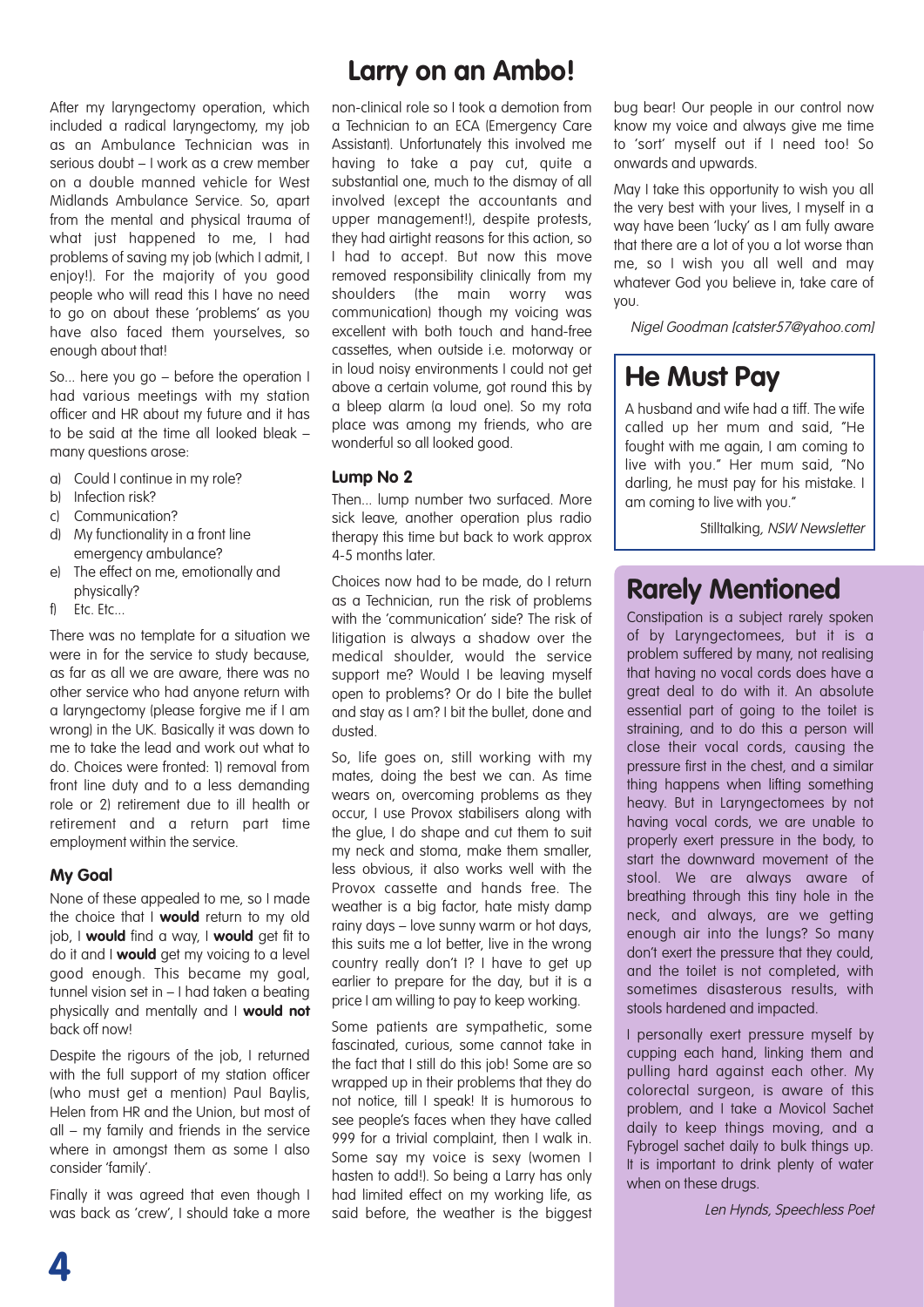## **NALC Educational Programme**







Alex McGuiggan Bert Culling Ivor Smith

The background to our educational programme stems from many concerns about treatment and care in non-ENT wards reported to our head office. We decided to look into this and as a result asked for the help of the National Patient Safety Agency (NPSA) who carried out a survey in 2004. In March 2005, after analysing the survey results, the NPSA issued a warning alert to all NHS trusts to ensure that health professionals likely to be involved in the treatment and care of laryngectomees would receive the necessary training to deliver such treatment and care.

We developed a verbal presentation but decided that an electronic version of this would be more beneficial. So we in fact developed a three module electronic version, under the guidance of Macmillan personnel, to be eventually delivered by laryngectomee volunteers. The presentations took over a year and a half to produce and were reviewed by a number of independent reviewers chosen by Macmillan. When Macmillan were satisfied that the presentations were fit for purpose and followed the correct format for educational presentations, NALC was given to go ahead to go live with them.

A number of us have been trained in the delivery of these presentations to a myriad of health professionals across the UK as part of staff development events held in Universities, Training centres, ambulance headquarters in NE England and N. Ireland, St John's ambulance centres and now more recently in some care homes as well. These professionals have ranged from paramedics to junior doctors, from ambulance paramedics to nurses, from radiographers to speech and language therapists and also first responders, especially in rural areas, many of whom have said that their training never included treating laryngectomees, and so they are grateful they now have this lifesaving information.

Our presentations have and continue to be well received in all of these events and as a result the potential to ensure that laryngectomees get the correct treatment and care is greatly enhanced. Health professionals also as a result of experiencing the presentations have told us that they now feel more confident, competent and comfortable treating and caring for laryngectomees.

#### **Increasing Demand**

The number of engagements that we are getting is increasing year on year. This is to be welcomed as there is still a lot of work to be done to reach even more health professionals if laryngectomees are to feel safe accessing treatment and care anywhere in the UK. If you could help set up appointments for us to present in your area we would be pleased to service these requests. Please contact the office on either 020 7730 8585 or by email on info@laryngectomy.org.uk if you have any opportunities for us to take up.

The presentations have been modified to enable us to collect immediate electronic feedback from delegates at strategic points in the delivery of the presentations. This is invaluable to us as it enables us to have our own in depth evaluations. For the June edition of CLAN we will be able to collate all the feedback from the three trainers who are listed at the beginning of this article to let you have a report that contains both quantitative and qualitative analysis of education programme delivery opportunities and its impact.

Alex McGuiggan

## **Well Served**

Members of the Plymouth Laryngectomy Club (PLC) read the article you had published in the December 2013 edition of CLAN, about the Valve Services Survey, very interesting. The concensus of our Club Members is that Laryngectomees in the catchment area of Derriford Hospital in the Plymouth area of Devon and Cornwall are served remarkably well both during working hours and outside of those hours and we all feel very privileged. All Laryngectomees are provided with Information Sheets explaining what to do and who to contact in an emergency. I can personally vouch for this as I had need for treatment on Boxing Day. I was seen by a doctor within a couple of hours of telephoning the hospital for advice (and was then admitted). You may also wish to know that we wrote a Letter of Commendation in November 2013 for one of our Speech and Language Therapists.

Geoffrey N. Read, MCIM

### **The Unexpected Choir**

In an event created by JWT Brazil for the A.C. Camargo Cancer Center, the Unexpected Choir made up of Laryngectomy patients gave a performance to raise awareness about larynx cancer and its main risk factor: smoking. Twelve patients surprised the audience of MASP's auditorium, who were waiting for the USP (São Paulo University) Choir. They interpreted parts of The Beatles songs All You Need is Love and She Loves You accompanied by audiologists from the institution. At the end, they held up banners that read "Listen to this choir's voice: Don't smoke." The patients, most of whom are over 60 years-old, used oesophageal voice, prosthesis and electronic larynx to sing and catch the audience by surprise. You can check out their performance at:

**www.psfk.com/2013/12/anti-smokingchoir-jwt.html#!qbGy0**

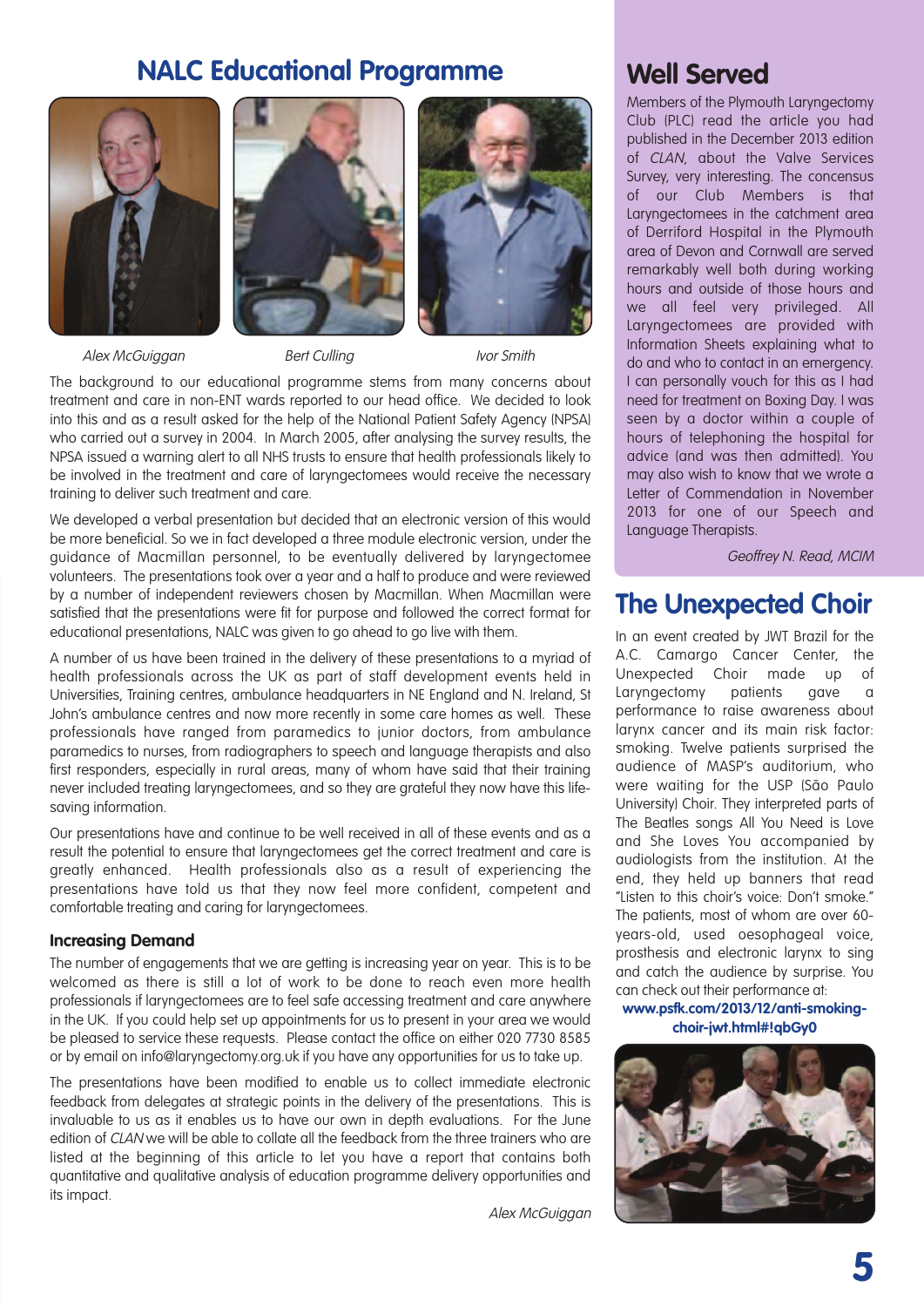## **Obituary Rev. Clifford Hughes (1936 – 2013)**

Jan Stewart, Treasurer of the Chinwags Laryngectomy Club in Kirkcaldy, Fife has told us of the death of a CLAN stalwart, Rev. Clifford Hughes. His obituary appeared in The Scotsman on 9 January 2014 and the Thanksgiving Service for his life was held in St Mary's Church, Haddington on 18th January. The turnout was amazing at the church where Clifford used to preach. A collection was taken for music at the church and for NALC. One of the most poignant moments during the service was listening to a recording of Clifford's singing (pre-op).

Jan says that Clifford was an inspiration to all who knew him. She had her op over ten years ago and could not speak for ten months. At the first meeting she attended, he immediately came over to her and introduced himself and gave her so much hope that one day she would be able to speak like him. She travelled down to London with him on two occasions to attend the NALC AGM. Once by plane and once by train. They had such fun, she doesn't think they stopped talking all the way!

Here are extracts from his obituary in The Scotsman.

#### **Brutally Frank**

When Clifford Hughes lost his voice to cancer, his reaction was brutally frank: "Can't speak, can't communicate – might as well be dead!" For a man whose career encompassed three voicebased professions – singing, teaching and preaching – it was devastating and drove him to the depths of despair. But, once he had run the gamut of bereavement responses, he bounced back with his own brand of self-deprecating humour, a trait that illustrated the joy he reaped throughout his life, no matter what he confronted. He summed this up in the following limerick:

A tenor called Hairy McKnees Used to soar to top Cs with great ease But his laryngeal op Caused his voice range to drop To basso profundo low Ds.

When later diagnosed with prostrate cancer, his attitude was: "B\*\*\*\*\* it, cancer at both ends!" He laughed it off and got on with the business of living and raising awareness of the disease. (His) was a life that had taken him from boy soprano from South Wales to the world-renowned choir of King's College, Cambridge then on to become a tenor on the recital and opera circuit which he combined for a while with teaching in Scotland (at Hurst Grange Boys' School in Stirling in 1959 and, finally, to the ministry at St Mary's Parish Church, Haddington – a role he relished.

#### **Fundraiser**

In 1971, at the European Congress on Evangelism, he shared a platform with Billy Graham and Cliff Richard. In the mid-1970s, he took on the job of creating Beaconhurst Grange School at Bridge of Allan. After that he moved to Loretto School, Musselburgh as Headmaster of the junior school. But, by the mid-1980s, following the deaths of his father, mother and a sister from cancer, he became a fundraiser for Macmillan



Clifford Hughes with his daughter Clare, photograph Wattie Cheung

Cancer Relief, helping to raise £1 million for the Oncology unit at Edinburgh's Western General Hospital where he would later become a patient. He also created a musical meditation programme of scriptural readings which he presented at churches all over Scotland until friends suggested he might consider the Ministry… In 1993, he was ordained and inducted to St Mary's, Haddington.

Then, (in 2001) a surgeon in his congregation raised concerns about Clifford's voice which had degenerated into a coarse whisper. The diagnosis was cancer and his voice box was removed. "I thought my useful life was over," he said. He retired early from the ministry and learned to talk again. …From being terrified that his speech would resemble a 'phantom burp', he was heartened to find he still sounded like himself, albeit at a lower timbre and was delighted when a woman in his congregation described his voice as "rather sexy".

#### **Talk for Scotland**

A leading contributor to the Scottish Government's first ever civic participation project for people with communication support needs, he helped to develop and promote the Talk for Scotland toolkit and Principles of Inclusive Communication to hundreds of policy makers and public sector staff throughout the country.

Having been diagnosed with prostrate cancer after successfully reclaiming his voice, he faced the disease for a third time when pancreatic cancer was diagnosed last autumn. "It does not worry me," he joked. "I know I'm going to be well cared for." He died suddenly at his home in Kinross on Christmas Day and is survived by his wife Kathleen, children Rick and Clare and grandchildren Calum and Iona.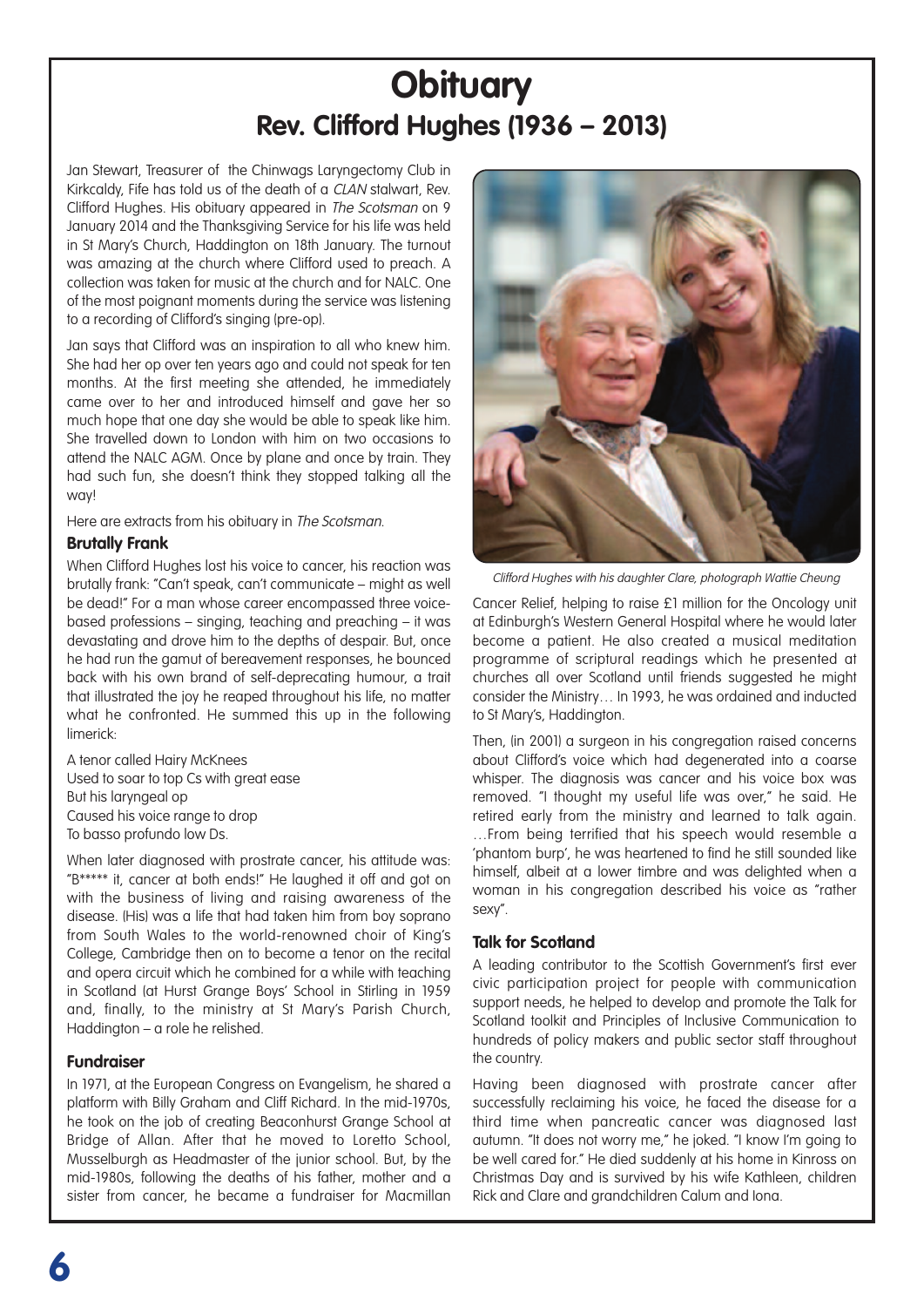## **News from the Clubs**

## **SPEAKEASY Club, Cornwall**

Six club members attended the Alternative Laryngectomy Information Day held at Derriford, and all were very impressed with the organisation. There was a good attendance, with members from Cornwall, Plymouth and further afield. For lunch there was an interesting selection of soft foods prepared by Anton, a winner of Master Chef. After an introduction from Julia, formerly from Treliske, a photograph was taken for the Plymouth Herald. Dr Roy and Mr Malik gave a talk and answered questions on new developments in treatment; it was a surprise, and good to hear, that only six laryngectomy operations were carried out last year. A speaker from Macmillan gave information on benefits.

Ron Holman, who has travelled the world without problems, talked about travel and holidays; he recommended taking plenty of bottled water, having a valve change ahead of time, and an HME cassette to safeguard against infection and to moisten dry air, especially when flying. To make us smile he said the consultant's advice on what to do when drowning was "hold him upside down and let the water drain out"! He gave a very comprehensive list of companies who do travel insurance, and this is available on request. Trevor gave a presentation on an ultrasonic nebulizer which can be used from a car battery – useful for travelling.

On 11 December 2012 they had their joint Christmas lunch (with the Recovery Club) at Truro Cathedral restaurant. In 2013 they held the following events: A very interesting and well presented visit to Cornwall Air Ambulance in April. Annual General Meeting in May. In June, they joined the Recovery Club for lunch and a raffle at the Queens Arms in Botallack, followed by a walk to the atmospheric remains of mine buildings on the cliff top. A delightful visit to the sixteenth century Melinsey Mill and lunch, in July. In September they were all invited to Valerie and Nigel's new home for what we were told was a ploughman's lunch, but turned out to be the most amazing spread of delicious food. Afternoon tea at Janet and Martin's home in November, with tempting home made cakes.

Their plans for 2014 include: 2 April: The Living Aircraft Museum, Classic Air Force at St Mawgan, which has been highly recommended. Wednesday 7 May: Annual General Meeting. Wednesday 4 June: Shipwreck & Heritage Centre at Charlestown – Europe's largest private collection of artefacts from over 150 shipwrecks plus collections from Cornish mining and china clay, and scenes from village life in days gone by.

## **Maidstone, Mid Kent & Medway Laryngectomee Club 'MMM'**

The Club have never contacted CLAN before but they have told us that they have had a most entertaining summer this year. Their first outing was to RHS Wisley Garden Centre and their Language Therapist, Jenny Evans, very bravely drove them there in a minivan. Then in May they took themselves to Hall Place in Bexleyheath, had a wander round the lovely grounds and then had a very nice lunch in their charming new restaurant beside the River Cray. In August they visited the Brogdale



Fruit Farm, Faversham for their Cider Festival and, despite the very heavy rain, the brave members who made it had a great time. We had our Christmas lunch at the Watts Charity on the 14 December and (as you can see from the photograph) it was just as good as last year!

## **The Windpipers, Blackpool**

Their Christmas meal at the St Ives, St Annes-on-Sea was a good night and the resident compere as always did a brilliant act with his stand-up Bingo, novelty balloon making and various other games. They all stayed overnight and had a delicious breakfast next morning. Their January meeting was at The Guards' Club, Whitegate Drive, Blackpool.

## **Laryngectomee Swimming Training Restarts**

For over two years NALC's swimming trainers have been unable to help laryngectomees to return to swimming. The problem arose because swimming pools needed the sessions to be covered by an indemnity insurance policy. A search for cover from a Lloyds' broker led to a quotation of several thousand pounds annually, which was not affordable. Finally we have managed to secure cover for a significantly lower amount and swimming activities can be resumed. Additionally we will, on request, try to extend the cover to other laryngectomee swimming groups around the country who need insurance. However we may have to seek a contribution from such groups towards the additional costs involved, given NALC's new financial circumstances.

## **Your Retirement**

The idle life, that you will lead, will be like a pleasant sleep wherein you rest and heed those dreams that passed you sweep.

And still of all your dreams, that in turn so swiftly pass, each in its fancy seems more noble than the last.

And, each evening, you will say noting this life of bliss, that you have never known a day in all your life like this.

**Hippopotomonstrosesquippedaliophobia: Fear of long words**

Len A. Hynds